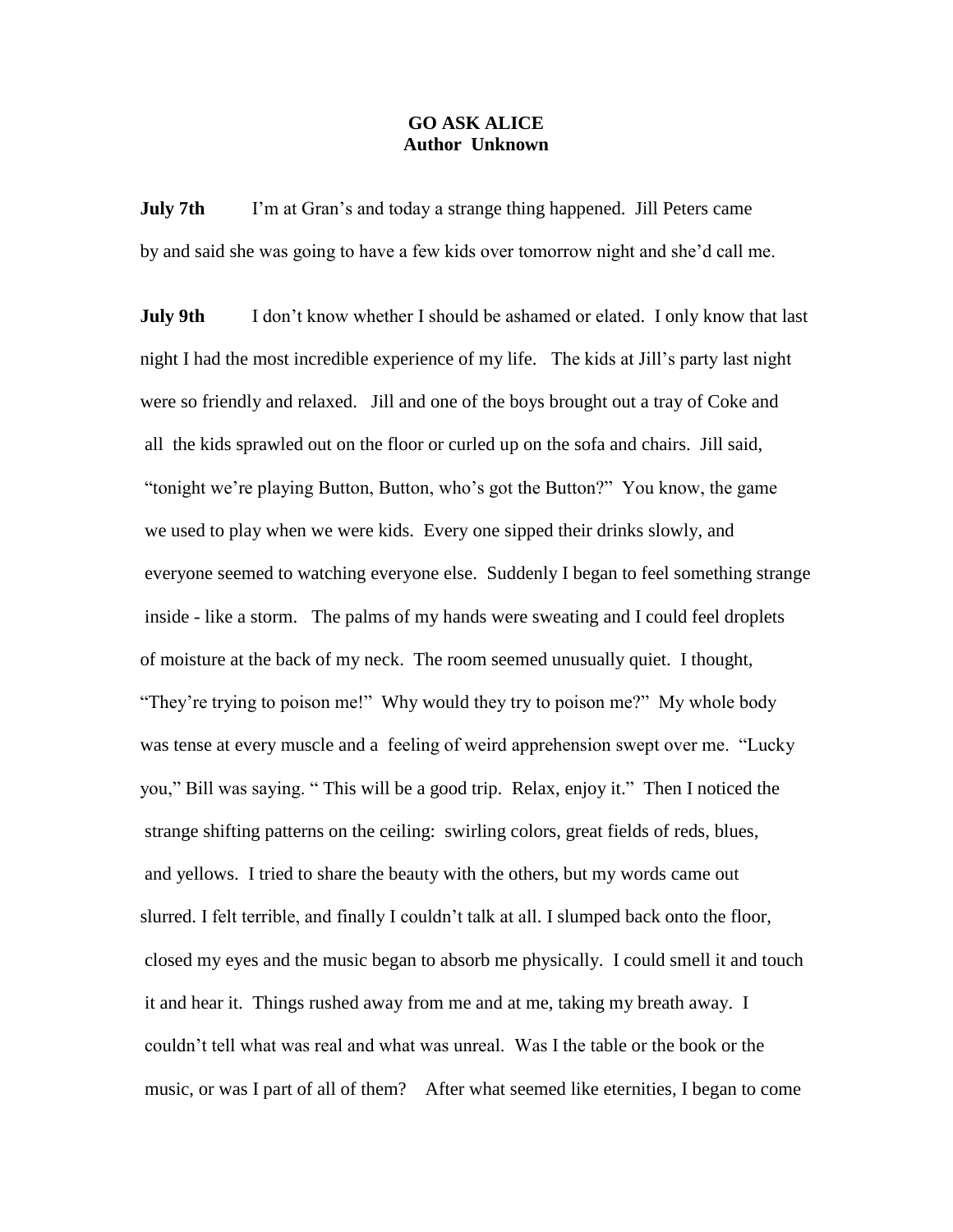down and the party started breaking up. I asked Jill what happened and she said that 14 out of the 20 bottles of Coke had LSD in them. No one knew just who would wind up with them. Wow, am I glad I was one of the lucky ones! I'm glad they did it to me, because now I can feel free and honest about not having made the decision myself.

**July 23rd** For two days now I've tried to convince myself that using LSD makes me a "Dope addict" and all the other low-class, unclean, despicable things I've heard about kids that use drugs; but I'm so, so, so curious! I simply can't wait to try pot, only once I promise! I simply have to see if it's everything it's cracked up not to be!

**July 20th** What a thrilling week I've had. Bill introduced me to torpedoes on Friday and speed on Sunday. IT was wild!

**Aug 23rd** Tranquilizers are the greatest! This afternoon I took just one of Gramps'. I wish I had someone to talk to, though!

**Sept 7th** Last night Mom and Dad flowed tears and flowers about how much they love me and how worried they've been about my attitude since I got back from Gran's. They talked and talked , but never once did they hear one thing I was trying to say. If only parents would listen!

**Sept. 16th** Yesterday I remember thinking I was the happiest person in the whole earth, the whole galaxy, in all of God's creation. Could that have been only yesterday? Or was it endless light-years ago? I was thinking the grass had never smelled grassier, the sky had never seemed so high. Now it's all smashed down upon my head and I wish I could just cease to exist. Like everything in my life, it has become so much

**2**